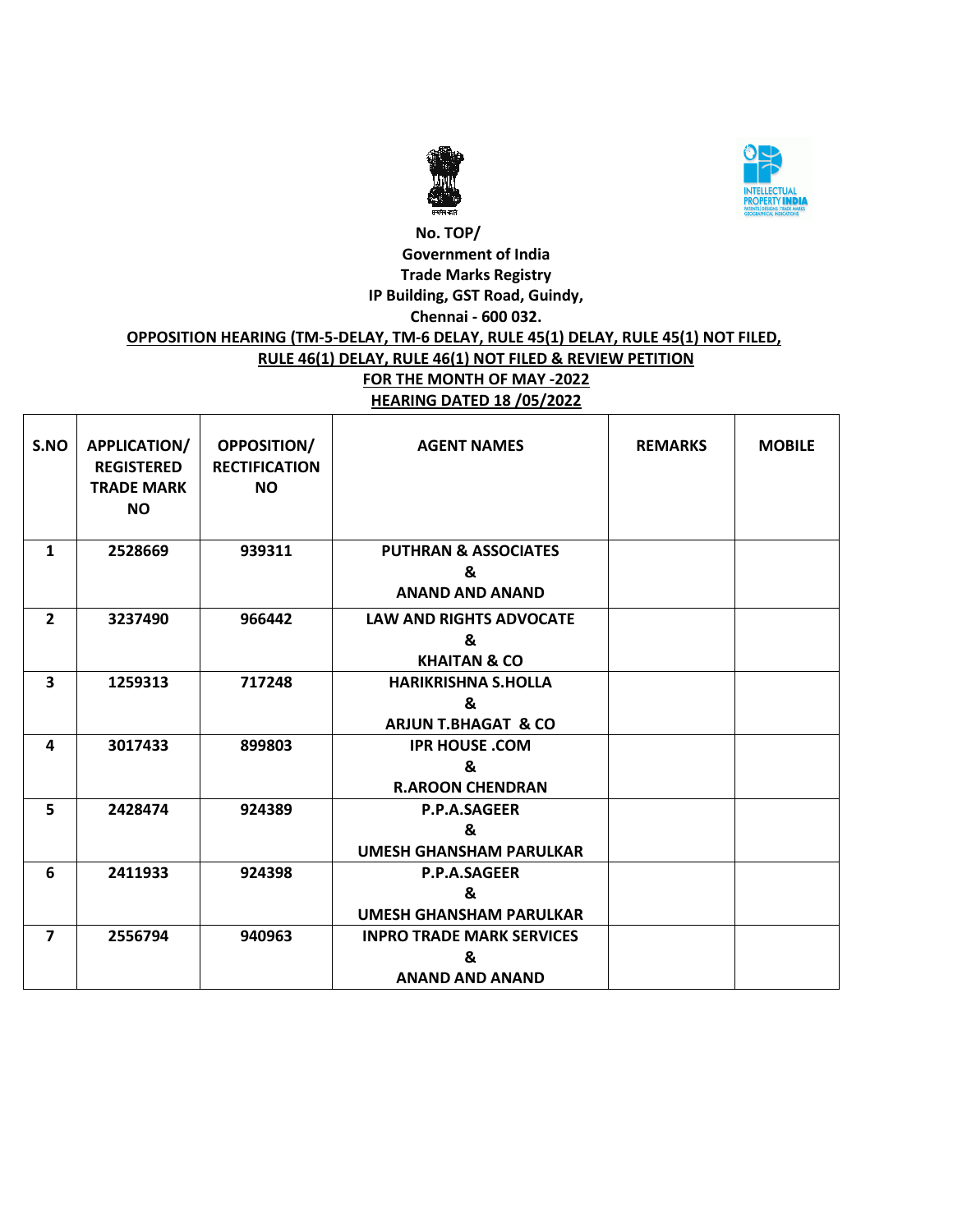| S.NO | APPLICATION/<br><b>REGISTERED</b><br><b>TRADE MARK</b><br><b>NO</b> | <b>OPPOSITION/</b><br><b>RECTIFICATION</b><br><b>NO</b> | <b>AGENT NAMES</b>                                                                      | <b>REMARKS</b> | <b>MOBILE</b> |
|------|---------------------------------------------------------------------|---------------------------------------------------------|-----------------------------------------------------------------------------------------|----------------|---------------|
| 8    | 1779147                                                             | 769287                                                  | THE BUSINESS CATALYST<br>&<br><b>MARKS AND RIGHTS</b>                                   |                |               |
| 9    | 2503391                                                             | 927139                                                  | <b>ASHOK KUMAR J.ADVOCATE</b><br>&<br><b>LALJI ADVOCATES</b>                            |                |               |
| 10   | 2698597                                                             | 893692                                                  | <b>C.REKHA KUMARI &amp;</b><br><b>R.NANDAKUMAR</b><br>&<br>ASHOK KUMAR J.DAGA, ADVOCATE |                |               |
| 11   | 2559070                                                             | 856476                                                  | <b>DASAWANI &amp; DASWANI</b><br>&<br><b>SINGH &amp; SINGH LALL &amp; SETHI</b>         |                |               |
| 12   | 2669512                                                             | 945144                                                  | <b>R.K.DEWAN &amp; CO</b><br>&<br><b>K &amp; S PARTNERS</b>                             |                |               |
| 13   | 1396736                                                             | 723478                                                  | <b>N.KRISHNAMURTHY</b><br>&<br><b>RAJESHWARI</b><br>HARIHARAN, ADVOCATE                 |                |               |
| 14   | 3237140                                                             | 877658                                                  | <b>GIRIJA DESHPANDE</b><br>&<br><b>ANAND AND ANAND</b>                                  |                |               |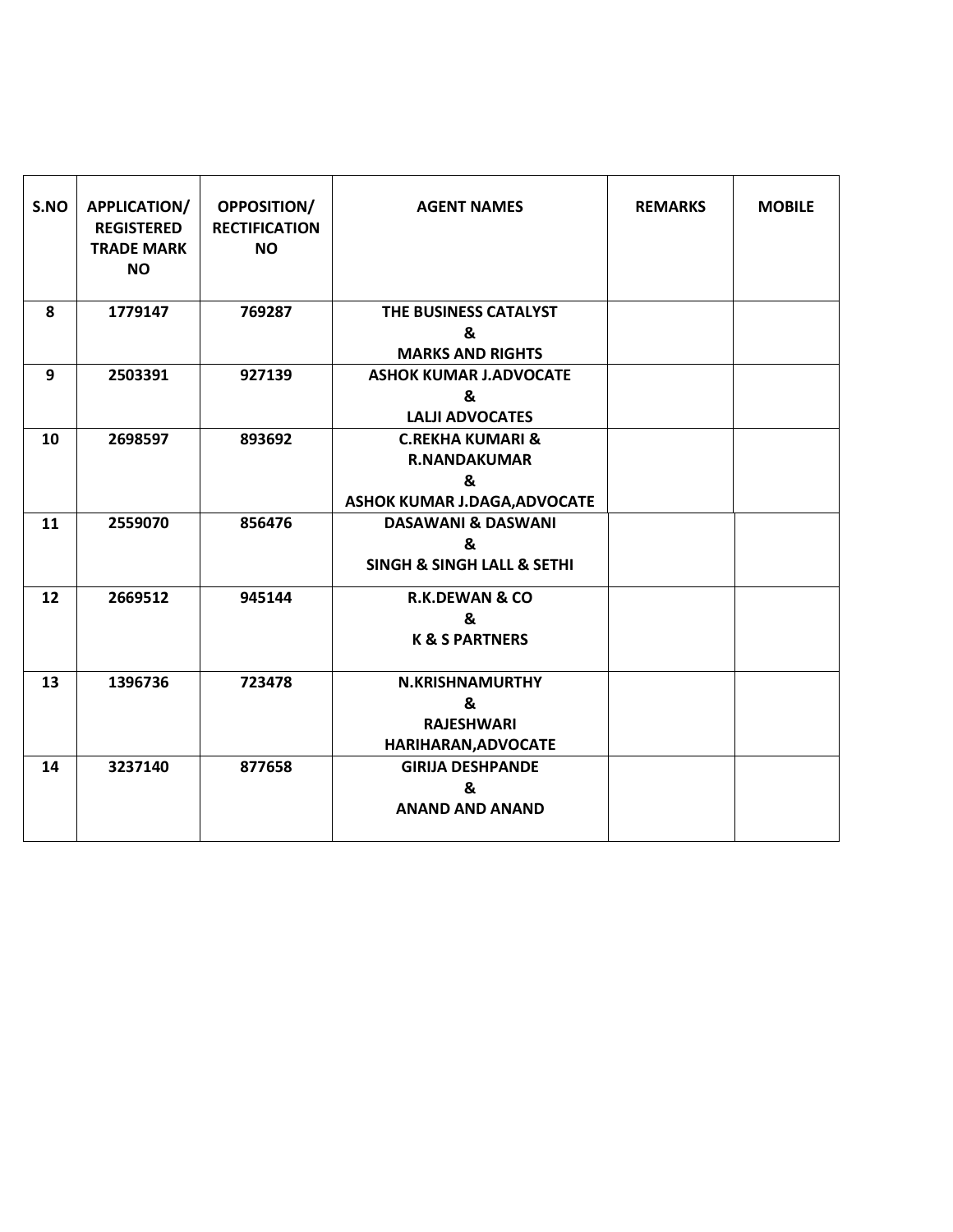



### **No. TOP/ Government of India Trade Marks Registry IP Building, GST Road, Guindy, Chennai - 600 032. OPPOSITION HEARING (TM-5-DELAY, TM-6 DELAY, RULE 45(1) DELAY, RULE 45(1) NOT FILED, RULE 46(1) DELAY, RULE 46(1) NOT FILED & REVIEW PETITION FOR THE MONTH OF MAY 2022 HEARING DATED 19/05/2022**

| S.NO                    | APPLICATION/<br><b>REGISTERED</b><br><b>TRADE MARK</b><br><b>NO</b> | <b>OPPOSITION/</b><br><b>RECTIFICATION</b><br><b>NO</b> | <b>AGENT NAMES</b>                                                    | <b>REMARKS</b> | <b>MOBILE</b> |
|-------------------------|---------------------------------------------------------------------|---------------------------------------------------------|-----------------------------------------------------------------------|----------------|---------------|
| $\mathbf{1}$            | 1561517                                                             | 746309                                                  | <b>G.RAMJI, ADVOCATE</b><br>&<br><b>UNICHEM LABORATORIES LTD</b>      |                |               |
| $\overline{2}$          | 3048373                                                             | 863648                                                  | <b>LAW PROTECTOR</b><br>&<br><b>AJANTA PHARMA LTD</b>                 |                |               |
| $\overline{\mathbf{3}}$ | 2128099                                                             | 881125                                                  | <b>ABHISHEK SHARMA</b><br>&<br><b>AYPE TRADE MARK CO</b>              |                |               |
| 4                       | 3690975                                                             | 938194                                                  | <b>SUMAN.K.V</b><br>&<br><b>GROVER &amp; ASSOCIATES</b>               |                |               |
| 5                       | 1999842                                                             | 880299                                                  | <b>RAO &amp; RAO</b><br>&<br><b>SINGH &amp; SINGH LALL&amp; SETHI</b> |                |               |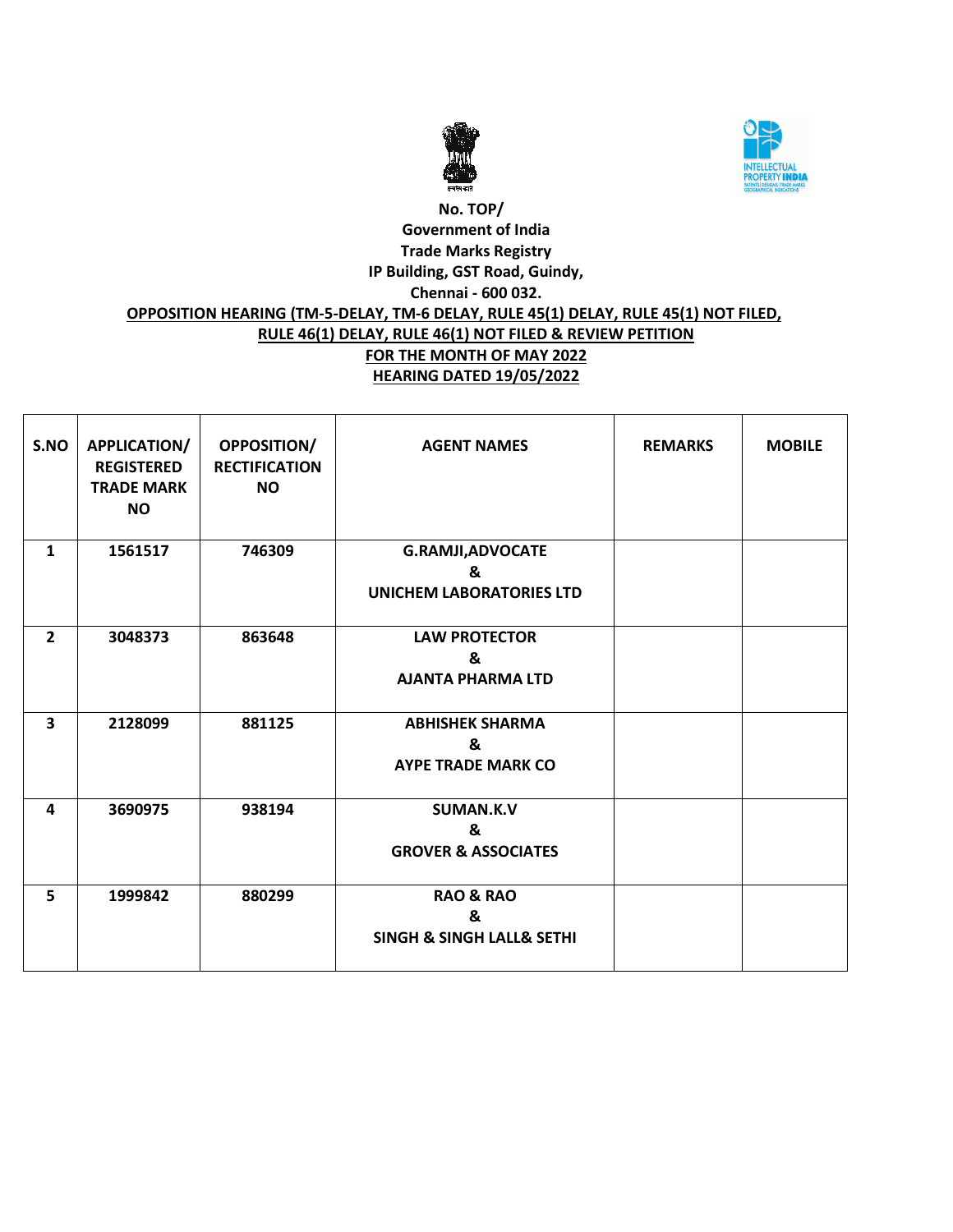| S.NO           | APPLICATION/<br><b>REGISTERED</b><br><b>TRADE MARK</b><br><b>NO</b> | <b>OPPOSITION/</b><br><b>RECTIFICATIO</b><br>N<br><b>NO</b> | <b>AGENT NAMES</b>                                                                                            | <b>REMARKS</b> | <b>MOBILE</b> |
|----------------|---------------------------------------------------------------------|-------------------------------------------------------------|---------------------------------------------------------------------------------------------------------------|----------------|---------------|
| 6              | 4075774                                                             | 993035                                                      | <b>VANCHINATHAN</b><br>&<br><b>SALUS INDIA PVT LTD</b>                                                        |                |               |
| $\overline{7}$ | 2754808                                                             | 950060                                                      | <b>REMFRY &amp; SAGAR</b><br>&<br><b>ANAND AND ANAND</b>                                                      |                |               |
| 8              | 3743050                                                             | 942077                                                      | <b>GLOBAL JURIX</b><br>&<br><b>MEHTA LEGAL</b>                                                                |                |               |
| 9              | 3297595                                                             | 987921                                                      | <b>MANCHANDA ASSOCIATES</b><br>&<br><b>CHARAG A.SHAH, ADVOCATE</b>                                            |                |               |
| 10             | 3048373                                                             | 863393                                                      | <b>LAW PROTECTOR</b><br>&<br><b>R.K.DEWAN &amp; CO</b>                                                        |                |               |
| 11             | 3082044                                                             | 873245                                                      | <b>ADVOCATE ALMEIDA FLORINA</b><br><b>SIMON</b><br>&<br><b>CHASVINDER SINGH</b><br>&<br><b>SANGEEETHA PAL</b> |                |               |
| 12             | 1505746                                                             | 728747                                                      | <b>R.SUBRAMANIAM</b><br>&<br><b>D.P.AHUJA &amp; CO</b>                                                        |                |               |
| 13             | 1561517                                                             | 746469                                                      | <b>G.RAMJI ADVOCATE</b><br>&<br><b>V.RAVI, ADVOCATE</b>                                                       |                |               |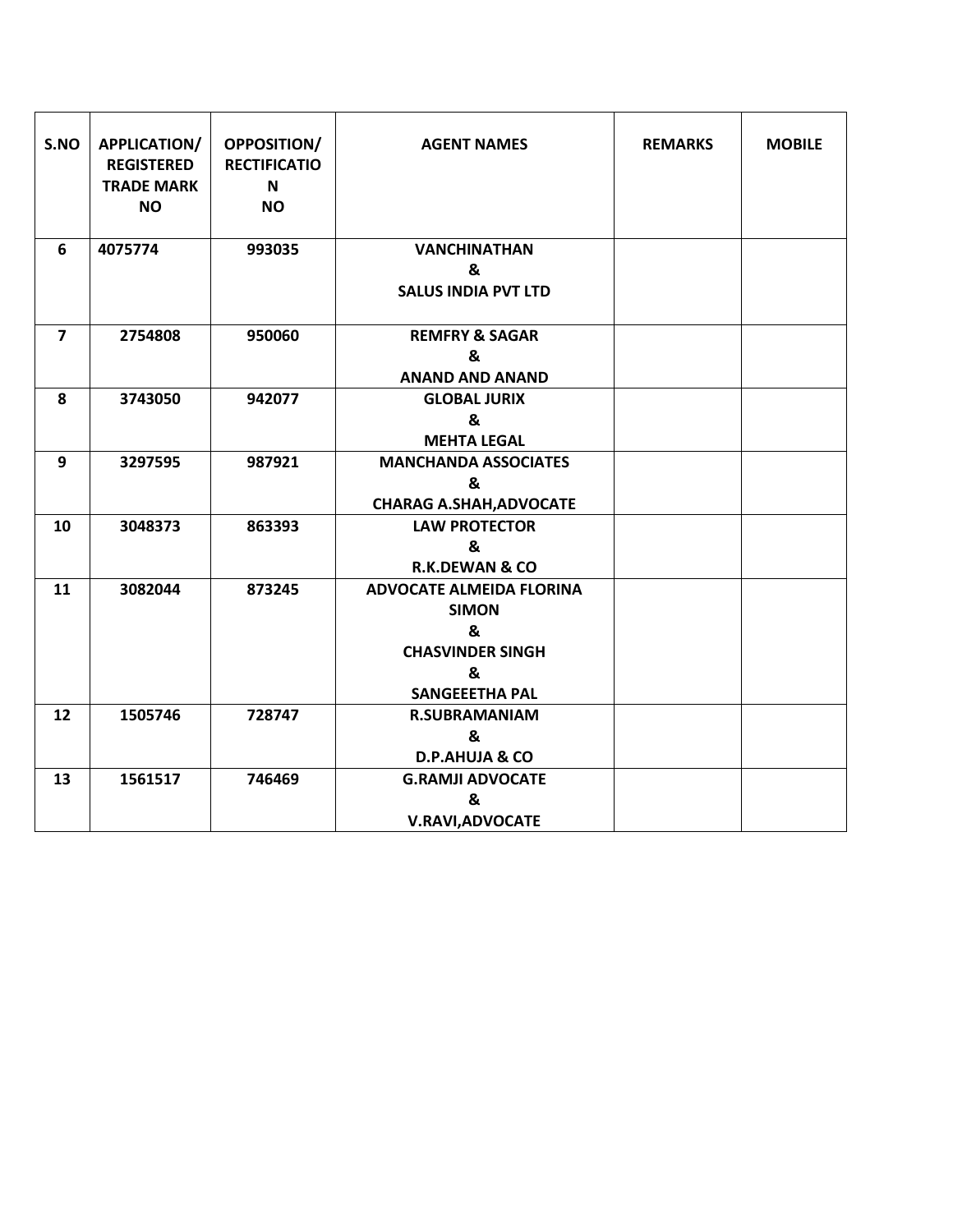



# **No. TOP/ Government of India Trade Marks Registry IP Building, GST Road, Guindy, Chennai - 600 032. OPPOSITION HEARING (TM-5-DELAY, TM-6 DELAY, RULE 45(1) DELAY, RULE 45(1) NOT FILED, RULE 46(1) DELAY, RULE 46(1) NOT FILED & REVIEW PETITION FOR THE MONTH OF MAY -2022 HEARING DATED 23/05/2022**

| S.NO                    | <b>APPLICATION/</b><br><b>REGISTERED</b><br><b>TRADE MARK</b><br><b>NO</b> | <b>OPPOSITION/</b><br><b>RECTIFICATION</b><br><b>NO</b> | <b>AGENT NAMES</b>                                                                | <b>REMARKS</b> | <b>MOBILE</b> |
|-------------------------|----------------------------------------------------------------------------|---------------------------------------------------------|-----------------------------------------------------------------------------------|----------------|---------------|
| $\mathbf{1}$            | 2927919                                                                    | 895601                                                  | <b>P.P.A.SAGEER</b><br>&<br><b>ABRAHAM CHERIAN P</b>                              |                |               |
| $\overline{2}$          | 2663542                                                                    | 953656                                                  | <b>KOCHHAR &amp; CO</b><br>&<br><b>SANDIP KUMAR CHAKRABORTY</b>                   |                |               |
| $\overline{\mathbf{3}}$ | 1048030                                                                    | 720471                                                  | <b>APR ASSOCIATES</b><br>&<br><b>UNITED OVERSEAS TRADE MARK</b><br><b>COMPANY</b> |                |               |
| 4                       | 1048030                                                                    | 721112                                                  | <b>APR ASSOCIATES</b><br>&<br><b>K &amp; S PARTNERS</b>                           |                |               |
| 5                       | 3128951                                                                    | 898028                                                  | <b>MADHUSUDAN PUTTA</b><br>&<br><b>R.R.SHAH &amp; CO</b>                          |                |               |
| 6                       | 2728286                                                                    | 895961                                                  | <b>SAIKRISHNA &amp; ASSOCIATES</b><br>&<br>UNITED OVERSEAS TRADE MARK CO          |                |               |
| $\overline{\mathbf{z}}$ | 3062180                                                                    | 903945                                                  | <b>L.R.SWAMI CO</b><br>&<br><b>VISHESH ANS ASSOCIATES</b>                         |                |               |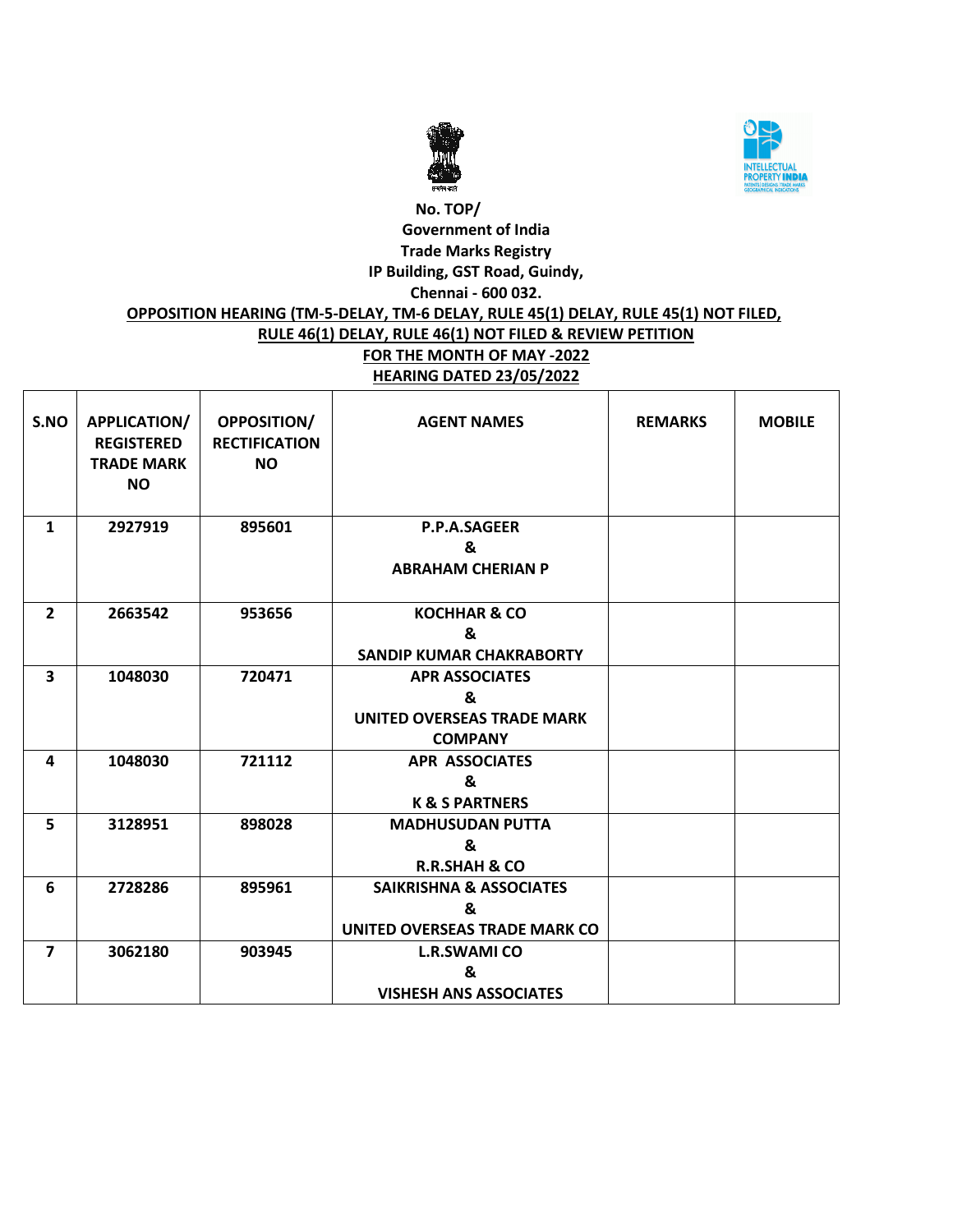| S.NO | APPLICATION/<br><b>REGISTERED</b><br><b>TRADE MARK</b><br><b>NO</b> | <b>OPPOSITION/</b><br><b>RECTIFICATION</b><br><b>NO</b> | <b>AGENT NAMES</b>                                                                             | <b>REMARKS</b> | <b>MOBILE</b> |
|------|---------------------------------------------------------------------|---------------------------------------------------------|------------------------------------------------------------------------------------------------|----------------|---------------|
| 8    | 2795249                                                             | 953630                                                  | <b>DEPENNING &amp; DEPENNING</b><br>&<br>DAKSHESH B.MEHTA, ADVOCATE                            |                |               |
| 9    | 2795251                                                             | 953629                                                  | <b>DEPENNING &amp; DEPENNING</b><br>&<br>DAKSHESH B.MEHTA, ADVOCATE                            |                |               |
| 10   | 3861589                                                             | 951262                                                  | <b>BANANAIP COUNSELS</b><br>&<br><b>J.T.TRIVEDI &amp; ASSOCIATES</b>                           |                |               |
| 11   | 2915796                                                             | 951597                                                  | <b>ASHTALAKSHMI RETAIL PRIVATE</b><br><b>LIMITED</b><br>8<br><b>ARORA REGISTRATION SERVICE</b> |                |               |
| 12   | 2887174                                                             | 951149                                                  | <b>ASHOK KUMAR</b><br><b>J.DAGA, ADVOCATE</b><br>&<br><b>SHIVNATH KUMAR ADVOCATE</b>           |                |               |
| 13   | 2219872                                                             | 798215                                                  | <b>P.MEENAKSHI SUNDARAM</b><br>&<br><b>MAXWELL INDUSTRIES LIMITED</b>                          |                |               |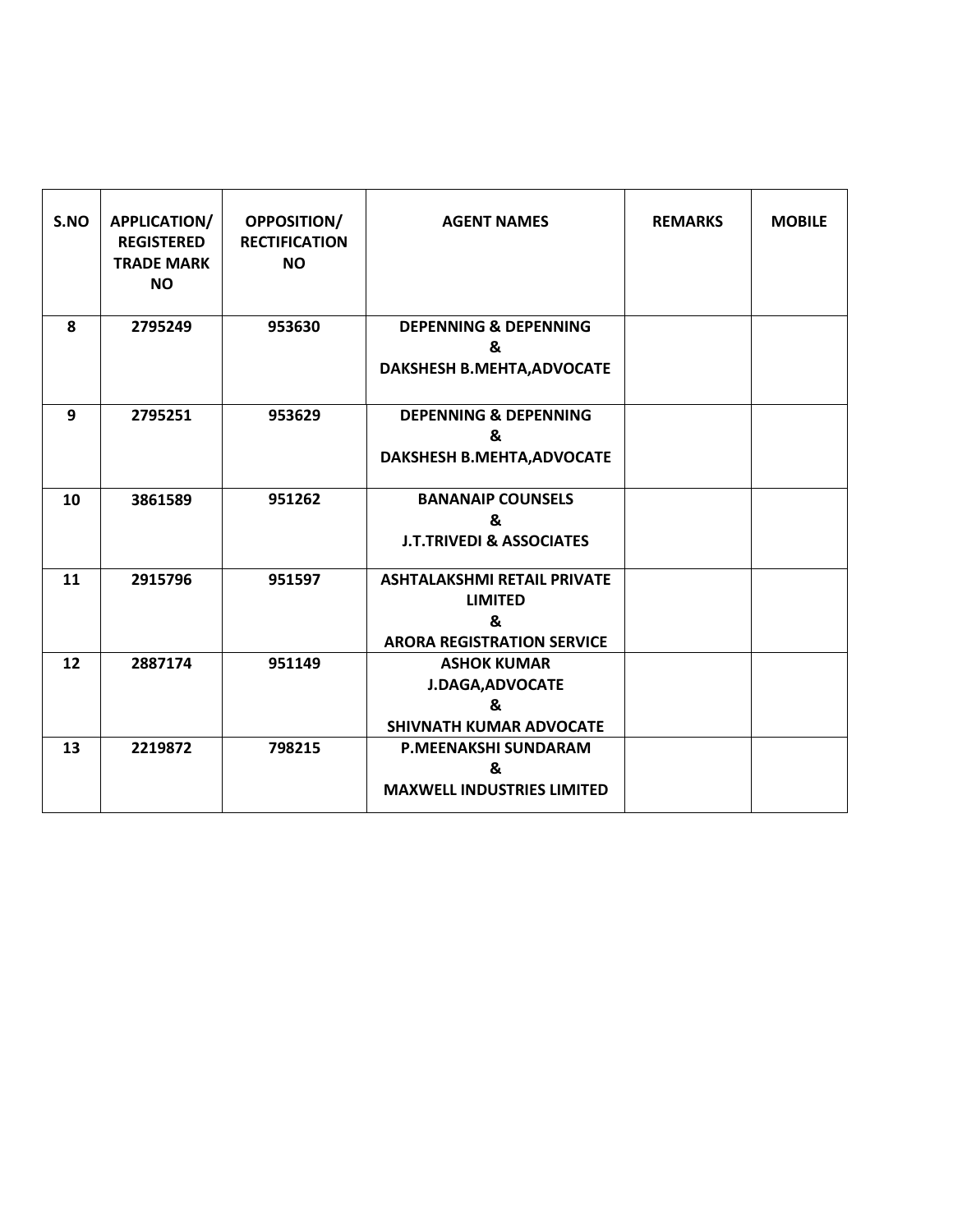



#### **No. TOP/ Government of India Trade Marks Registry IP Building, GST Road, Guindy, Chennai - 600 032. MAIN HEARING FOR THE MONTH OF MAY 2022 HEARING DATED 24/05/2022**

| S.NO | <b>APPLICATION/</b><br><b>REGISTERED</b><br><b>TRADE MARK</b><br><b>NO</b> | OPPOSITION/<br><b>RECTIFICATION</b><br><b>NO</b> | <b>AGENT NAMES</b>                                     | <b>REMARKS</b> | <b>MOBILE</b> |
|------|----------------------------------------------------------------------------|--------------------------------------------------|--------------------------------------------------------|----------------|---------------|
|      | 578914                                                                     | 194826                                           | <b>MARKS &amp; TRADE</b><br>&<br><b>D.VENKAT REDDY</b> |                |               |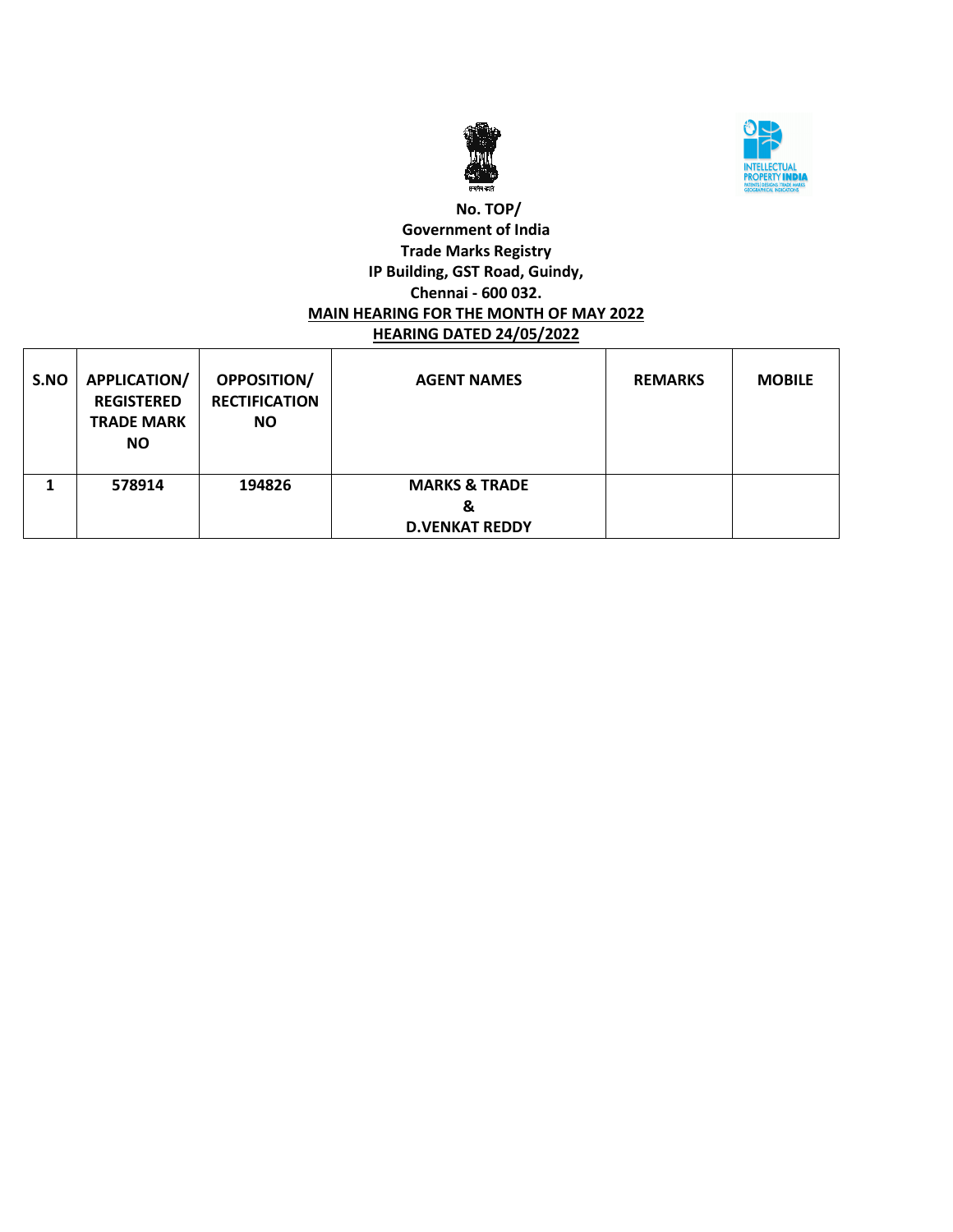



### **No. TOP/ Government of India Trade Marks Registry IP Building, GST Road, Guindy, Chennai - 600 032. OPPOSITION HEARING (TM-5-DELAY, TM-6 DELAY, RULE 45(1) DELAY, RULE 45(1) NOT FILED, RULE 46(1) DELAY, RULE 46(1) NOT FILED & REVIEW PETITION FOR THE MONTH OF MAY 2022 HEARING DATED 24/05/2022**

| S.NO           | <b>APPLICATION/</b><br><b>REGISTERED</b><br><b>TRADE MARK</b><br><b>NO</b> | <b>OPPOSITION/</b><br><b>RECTIFICATION</b><br><b>NO</b> | <b>AGENT NAMES</b>                                                                 | <b>REMARKS</b> | <b>MOBILE</b> |
|----------------|----------------------------------------------------------------------------|---------------------------------------------------------|------------------------------------------------------------------------------------|----------------|---------------|
| $\mathbf{1}$   | 2785133                                                                    | 896275                                                  | <b>BINDHU SHARMA</b><br>&<br><b>SUNDARESH A.V.</b>                                 |                |               |
| $\overline{2}$ | 1366217                                                                    | 259126                                                  | <b>C.DANIEL &amp; GLADYS</b><br>&<br><b>THAKKAR ASSOCIATES</b>                     |                |               |
| 3              | 163086                                                                     | 259634                                                  | <b>SANJEEV NIPHADKAR &amp; ASSOCIATES</b><br>&<br><b>V.K.KANNAPPAN</b>             |                |               |
| 4              | 3409464                                                                    | 912030                                                  | <b>THOMAS AND KRISHNASWAMI LAW</b><br><b>ASSOCIATES</b><br>&<br><b>RAJEEV JAIN</b> |                |               |
| 5              | 3349740                                                                    | 921328                                                  | <b>ANAND AND ANAND</b><br>&<br><b>CHARAK PHARMA PVT LTD</b>                        |                |               |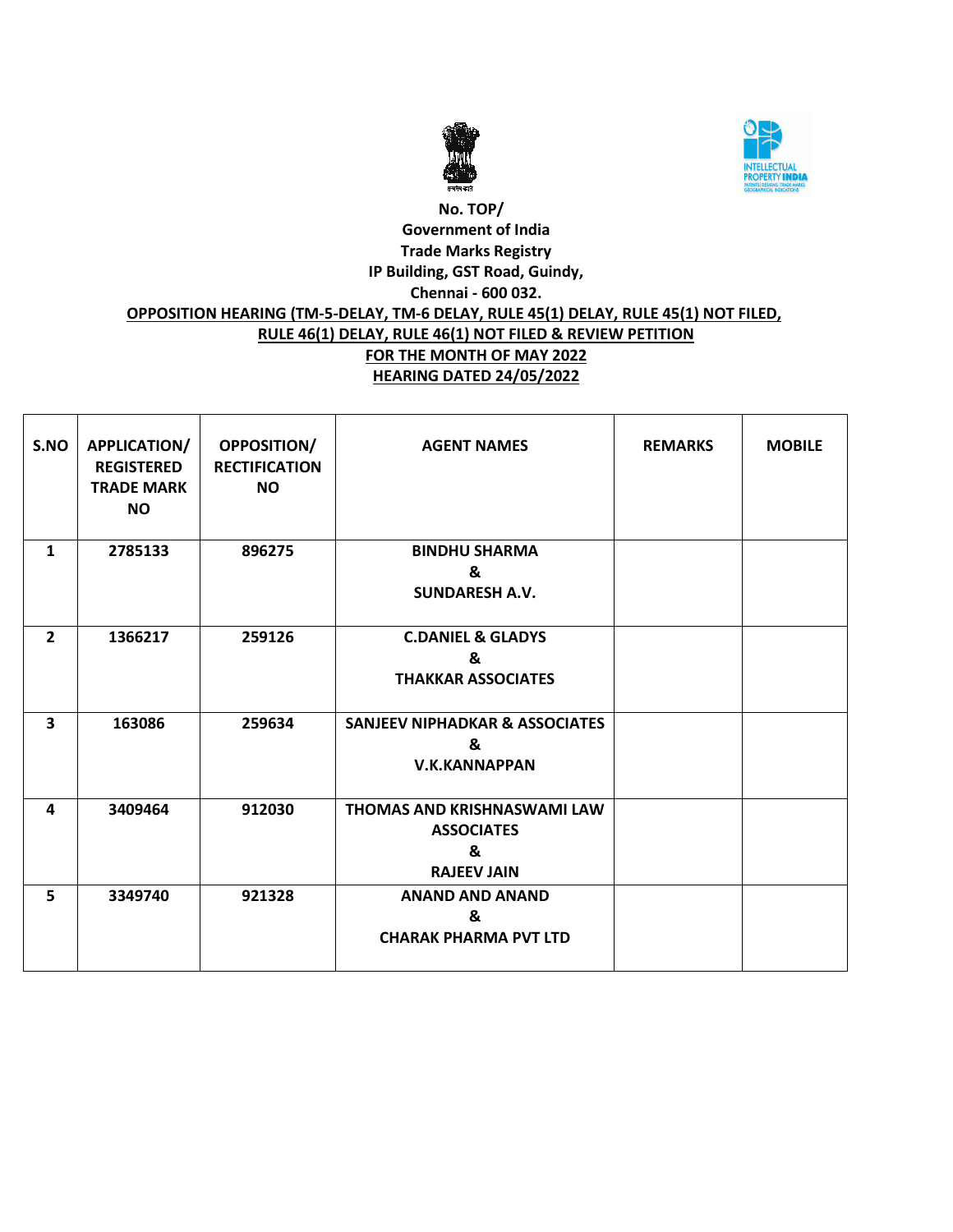| S.NO           | APPLICATION/<br><b>REGISTERED</b><br><b>TRADE MARK</b><br><b>NO</b> | <b>OPPOSITION/</b><br><b>RECTIFICATIO</b><br>N<br><b>NO</b> | <b>AGENT NAMES</b>                                                      | <b>REMARKS</b> | <b>MOBILE</b> |
|----------------|---------------------------------------------------------------------|-------------------------------------------------------------|-------------------------------------------------------------------------|----------------|---------------|
| 6              | 2020102                                                             | 846788                                                      | <b>BRAIN LEAGUE IP SERVICES</b><br>&<br><b>MIRC ELECTRONICS LIMITED</b> |                |               |
| $\overline{7}$ | 1193380                                                             | 260358                                                      | <b>Y.V.NARESH KUMAR</b><br>&<br><b>ANAND AND ANAND</b>                  |                |               |
| 8              | 3991217                                                             | 989222                                                      | P.MEENAKSHI SUNDARAM<br>&<br><b>N.RANGARAJAN</b>                        |                |               |
| 9              | 3655372                                                             | 950034                                                      | <b>K.RADHAKRISHNAN NAIR</b><br>&<br><b>ADITYA &amp; ASSOCIATES</b>      |                |               |
| 10             | 3655372                                                             | 950035                                                      | <b>K.RADHAKRISHNAN NAIR</b><br>&<br><b>ADITYA &amp; ASSOCIATES</b>      |                |               |
| 11             | 2973166                                                             | 952200                                                      | <b>ALTACIT GLOBAL</b><br>&<br><b>MAHTTA &amp; CO</b>                    |                |               |
| 12             | 2901909                                                             | 954022                                                      | <b>MAKYAM KALPANA NAVEEN</b><br>&<br><b>UNITED OVERSE TRADE MARK CO</b> |                |               |
| 13             | 3496009                                                             | 895572                                                      | <b>TMT LAW PRACTICE</b><br>&<br><b>L.R.SWAMI CO</b>                     |                |               |
| 14             | 2742064                                                             | 895997                                                      | RAGHURAM CHADALAVADA<br>&<br>UNITED TECHNOLOGIES LIMITED                |                |               |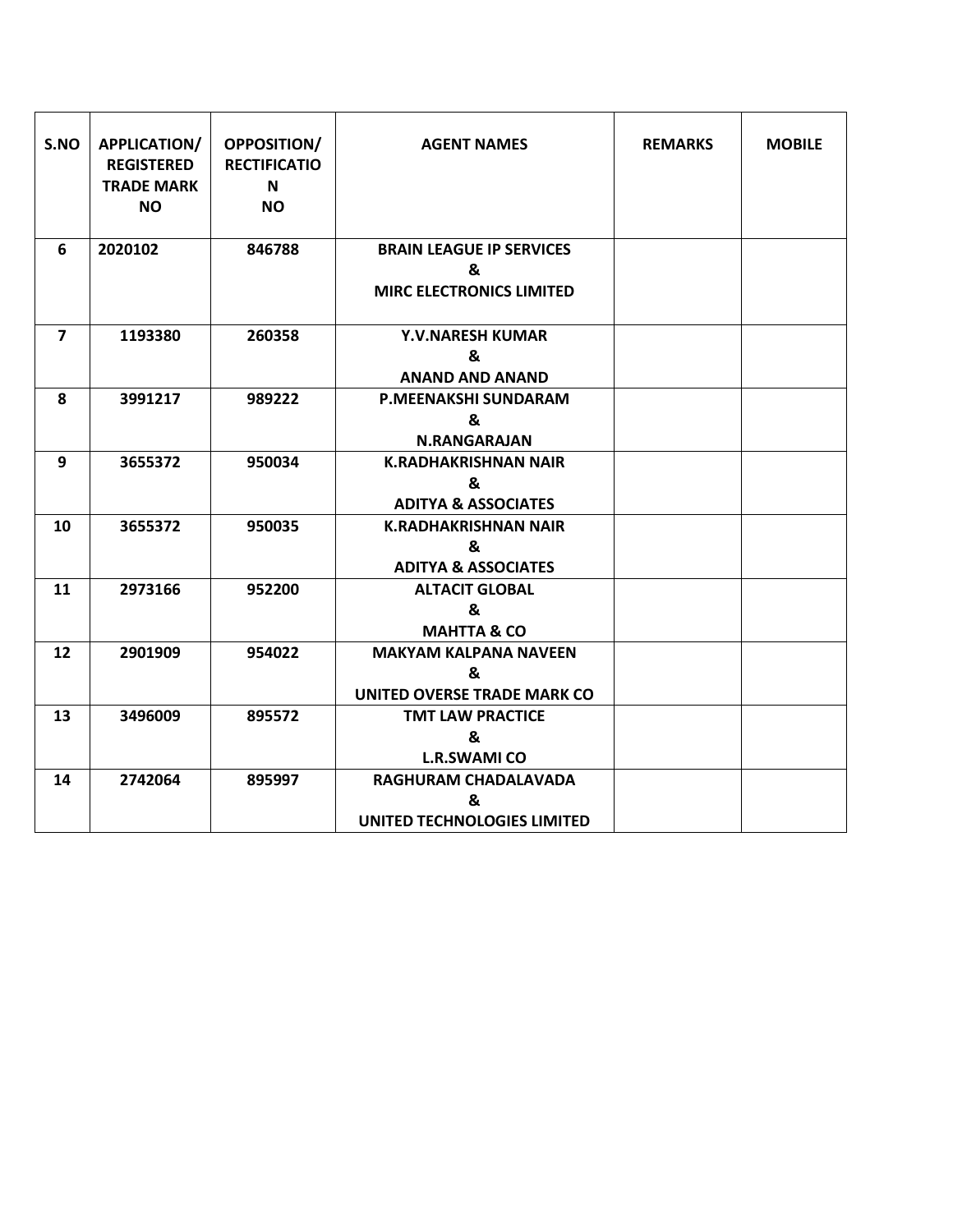



#### **No. TOP/ Government of India Trade Marks Registry IP Building, GST Road, Guindy, Chennai - 600 032. MAIN HEARING FOR THE MONTH OF MAY 2022 HEARING DATED 25/05/2022**

| S.NO | <b>APPLICATION/</b><br><b>REGISTERED</b><br><b>TRADE MARK</b><br><b>NO</b> | OPPOSITION/<br><b>RECTIFICATION</b><br><b>NO</b> | <b>AGENT NAMES</b>                                                | <b>REMARKS</b> | <b>MOBILE</b> |
|------|----------------------------------------------------------------------------|--------------------------------------------------|-------------------------------------------------------------------|----------------|---------------|
|      | 1148409                                                                    | 205714                                           | <b>AMARJIT &amp; ASSOCIATES</b><br>&<br><b>MARKS &amp; RIGHTS</b> |                |               |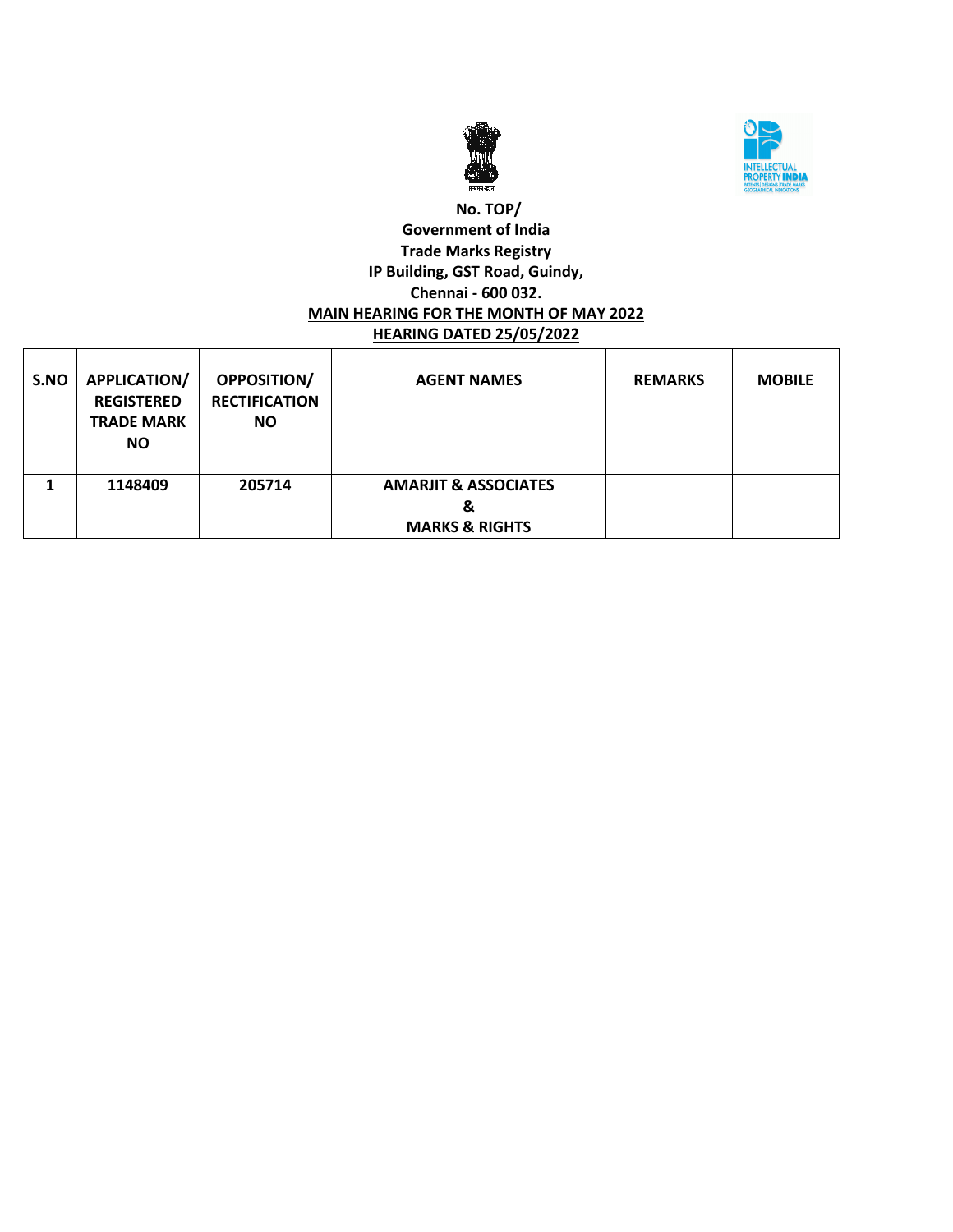



# **No. TOP/ Government of India Trade Marks Registry IP Building, GST Road, Guindy, Chennai - 600 032. OPPOSITION HEARING (TM-5-DELAY, TM-6 DELAY, RULE 45(1) DELAY, RULE 45(1) NOT FILED, RULE 46(1) DELAY, RULE 46(1) NOT FILED & REVIEW PETITION FOR THE MONTH OF MAY -2022 HEARING DATED 25/05/2022**

| S.NO                    | <b>APPLICATION/</b><br><b>REGISTERED</b><br><b>TRADE MARK</b><br><b>NO</b> | OPPOSITION/<br><b>RECTIFICATION</b><br><b>NO</b> | <b>AGENT NAMES</b>                                                | <b>REMARKS</b> | <b>MOBILE</b> |
|-------------------------|----------------------------------------------------------------------------|--------------------------------------------------|-------------------------------------------------------------------|----------------|---------------|
| $\mathbf{1}$            | 4165927                                                                    | 1006726                                          | <b>POOJASHREE</b><br>&<br><b>GURVINDER SINGH &amp; ASSOCIATES</b> |                |               |
| $\overline{2}$          | 3156767                                                                    | 913546                                           | <b>N.RAMASWAMI</b><br>&<br><b>BHANSALI &amp; ASSOCIATES</b>       |                |               |
| $\overline{\mathbf{3}}$ | 3584620                                                                    | 912590                                           | <b>G.RAMJI, ADVOCATE</b><br>&<br><b>GROVER &amp; ASSOCIATES</b>   |                |               |
| 4                       | 3274283                                                                    | 990499                                           | <b>LAW PROTECTORS</b><br>&<br>PRAKASH JAVARIA, ADVOCATE           |                |               |
| 5                       | 2480462                                                                    | 818452                                           | <b>THARA &amp; THARA</b><br>&<br><b>SAKTHI MATCH TRADING CO</b>   |                |               |
| 6                       | 4165927                                                                    | 994691                                           | <b>POOJASHREE</b><br>&<br><b>MAHTTA &amp; CO</b>                  |                |               |
| $\overline{7}$          | 3403092                                                                    | 883126                                           | <b>R.SATHISH KUMAR</b><br>&<br><b>VISHESH AND ASSOCIATES</b>      |                |               |